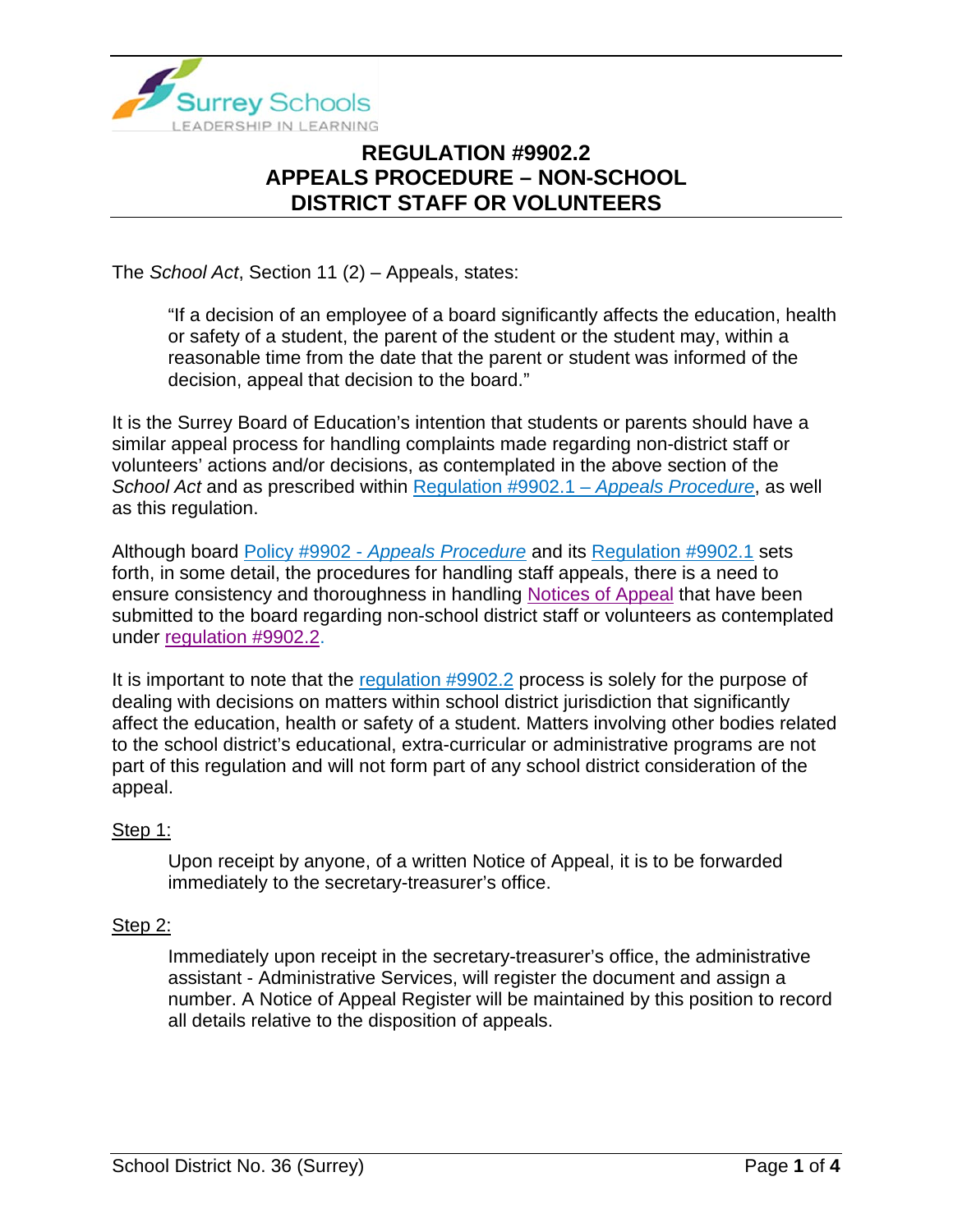

### Step 3:

All attempts to resolve the matter by staff should be exhausted before the Notice of Appeal process proceeds to the board level.

#### Step 4:

The secretary-treasurer will advise the appellant and the non-school district staff or volunteer, the date and time of the Special (In-Camera) meeting.

#### Step 5:

A standard memorandum, with a copy of the appeal attached, will be sent by, or on behalf of, the secretary-treasurer to the following:

- a) Superintendent.
- b) The other member(s) of Management Committee in whose jurisdiction the matter may fall.
- c) The school principal (or department manager, if a non-school matter).
- d) The teacher or other employee who was involved in the initial decision that gave rise to the appeal.
- e) The STA if the employee is a teacher.
- f) CUPE if the employee is a union member.

Such memorandum will suggest a date when the matter should be placed on the Board Special (In-Camera) meeting agenda with the report of the superintendent.

#### Step 6:

The report of the superintendent (to be submitted to the board) should be provided to the secretary-treasurer's office a few days in advance of "agenda day". The superintendent's office will ensure that a copy of the report is sent to the appellants and non-school district staff or volunteer, and the employee(s) whose decision has been appealed. A copy of the report will also be sent to the STA, if the employee is a teacher or CUPE if the employee is a union member.

#### Step 7:

A hearing will be called by the board to hear the appellant and the non-school district staff or volunteer at a Special (In-Camera) meeting.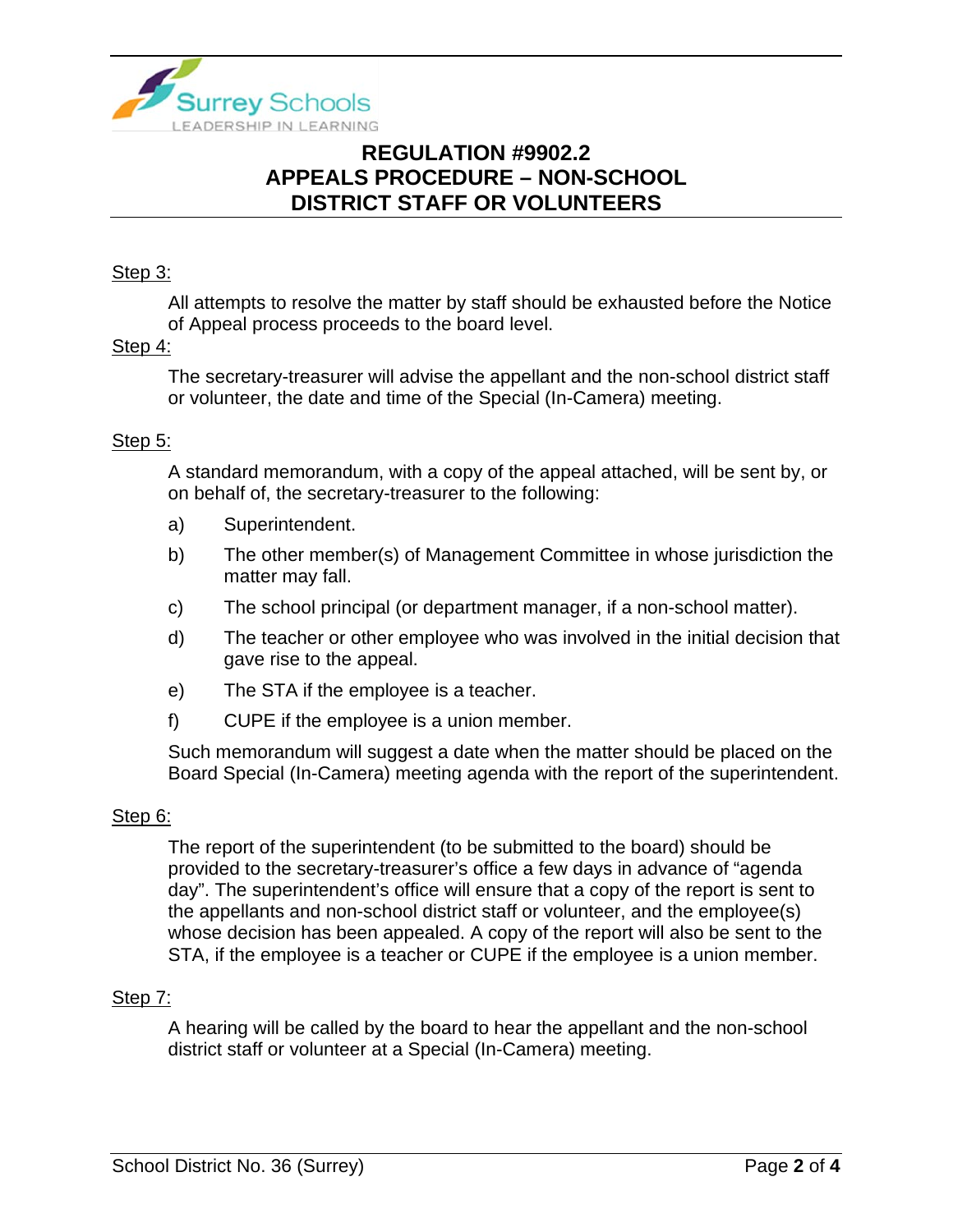

### Step 8:

The board, superintendent, secretary-treasurer, deputy superintendent, assistant secretary-treasurer, appellant, and non-school district staff or volunteer and district officials will be present during the Special (In-Camera) hearing. The appellant and the non-school district staff or volunteer may have legal representation in attendance at the hearing. Other attendance is prohibited. The hearing will permit the appellant time to present evidence; the non-school district staff or volunteer to present evidence; rebuttal opportunities; and, as well, district officials may clarify for the board's benefit, any information that may be unclear or requiring further explanation.

After the board is satisfied on the completeness of the presentation, the appellant, non-school district staff or volunteer, district officials involved, and any other district officials will leave the meeting, except those noted below.

The board, superintendent, secretary-treasurer, deputy superintendent, assistant secretary-treasurer (recording secretary) and the board's legal counsel (if in attendance) will remain in session to discuss the matter and recommend a course of action.

#### Step 9:

If the employee is a union member, the employee and the STA or CUPE will be afforded an opportunity to provide a written response, within an approved time frame.

#### Step 10:

Where the appeal deals with a union member, and the board invites the appellant, non-school district staff or volunteer and/or their legal representative to attend a meeting, the employee and a representative from the STA or CUPE will also be invited to the meeting.

#### Step 11:

Formal communication with the appellant(s) and non-school district staff or volunteer(s), following board action will be from the secretary-treasurer's office. If the appeal involved a union member, the employee and STA or CUPE will receive copies of the board's decision.